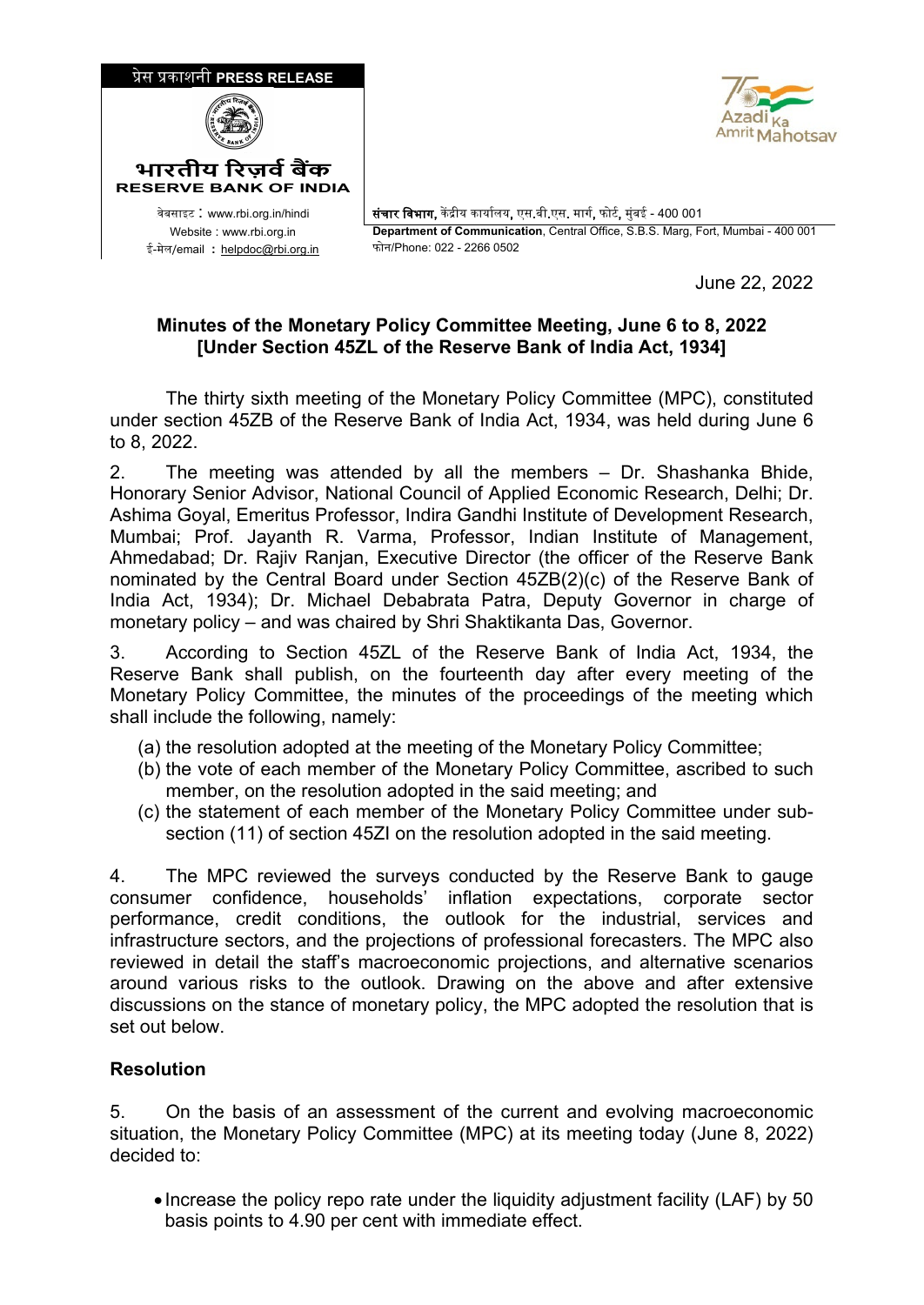Consequently, the standing deposit facility (SDF) rate stands adjusted to 4.65 per cent and the marginal standing facility (MSF) rate and the Bank Rate to 5.15 per cent.

• The MPC also decided to remain focused on withdrawal of accommodation to ensure that inflation remains within the target going forward, while supporting growth.

These decisions are in consonance with the objective of achieving the medium-term target for consumer price index (CPI) inflation of 4 per cent within a band of +/- 2 per cent, while supporting growth.

The main considerations underlying the decision are set out in the statement below:

#### **Assessment**

#### *Global Economy*

6. Since the MPC's meeting in May 2022, the global economy continues to grapple with multi-decadal high inflation and slowing growth, persisting geopolitical tensions and sanctions, elevated prices of crude oil and other commodities and lingering COVID-19 related supply chain bottlenecks. Global financial markets have been roiled by turbulence amidst growing stagflation concerns, leading to a tightening of global financial conditions and risks to the growth outlook and financial stability.

#### *Domestic Economy*

7. According to the provisional estimates released by the National Statistical Office (NSO) on May 31, 2022, India's real gross domestic product (GDP) growth in 2021-22 was 8.7 per cent. This works out to 1.5 per cent above the pre-pandemic level (2019-20). In Q4:2021-22, real GDP growth decelerated to 4.1 per cent from 5.4 per cent in Q3, dragged down mainly by weakness in private consumption on the back of the Omicron wave.

8. Available information for April-May 2022 indicates a broadening of the recovery in economic activity. Urban demand is recovering and rural demand is gradually improving. Merchandise exports posted robust double-digit growth for the fifteenth month in a row during May while non-oil non-gold imports continued to expand at a healthy pace, pointing to recovery of domestic demand.

9. Overall system liquidity remains in large surplus, with the average daily absorption under the LAF moderating to ₹5.5 lakh crore during May 4 - May 31 from ₹7.4 lakh crore during April 8 - May 3, 2022 in consonance with the policy of gradual withdrawal of accommodation. Money supply (M3) and bank credit from commercial banks rose (y-o-y) by 8.8 per cent and 12.1 per cent, respectively, as on May 20, 2022. India's foreign exchange reserves were placed at US\$ 601.4 billion as on May 27, 2022.

10. CPI headline inflation rose further from 7.0 per cent in March 2022 to 7.8 per cent in April 2022, reflecting broad-based increase in all its major constituents. Food inflation pressures accentuated, led by cereals, milk, fruits, vegetables, spices and prepared meals. Fuel inflation was driven up by a rise in LPG and kerosene prices. Core inflation (*i.e*., CPI excluding food and fuel) hardened across almost all components, dominated by the transport and communication sub-group.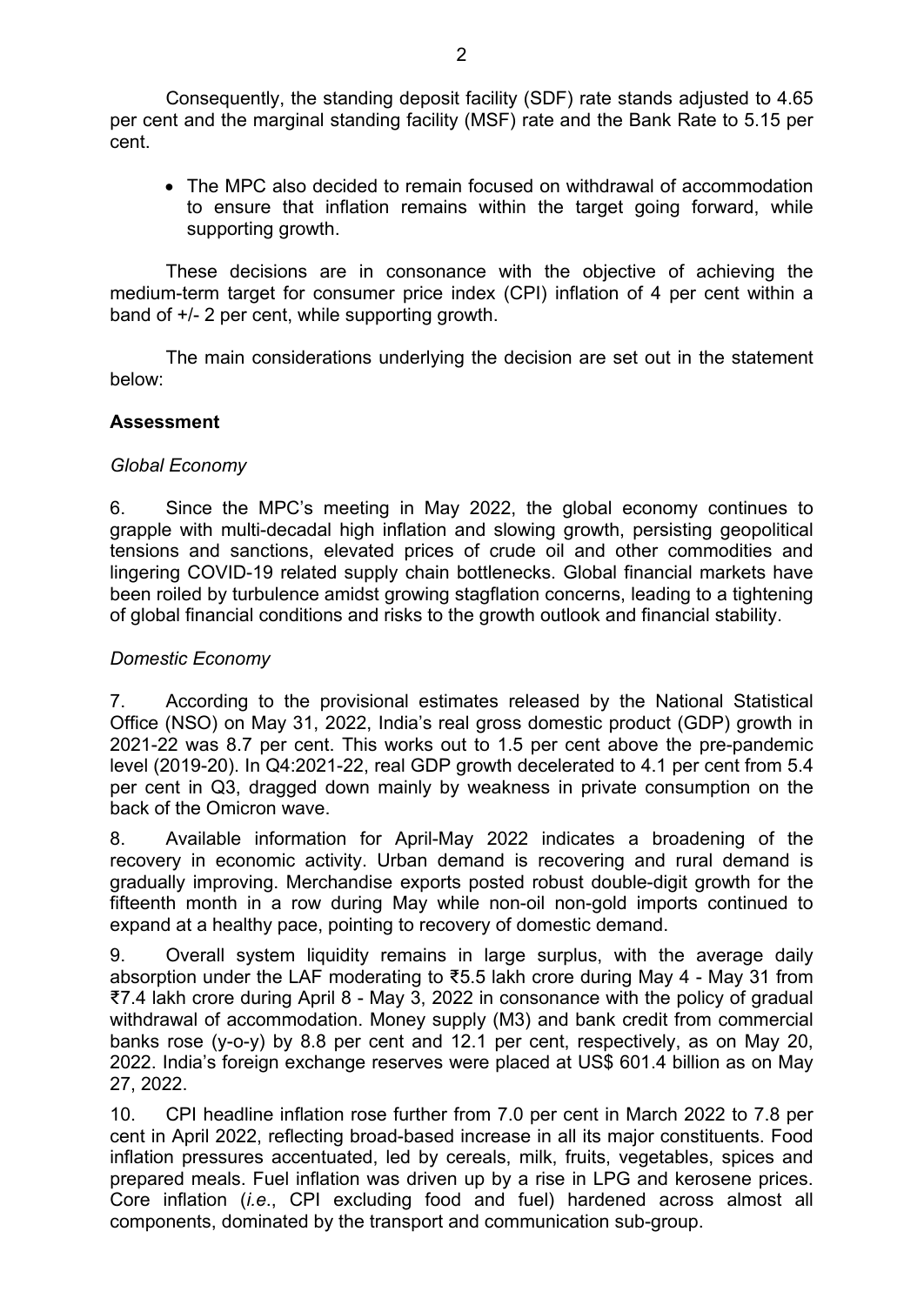### **Outlook**

11. The tense global geopolitical situation and the consequent elevated commodity prices impart considerable uncertainty to the domestic inflation outlook. The restrictions on wheat exports should improve the domestic supplies but the shortfall in the *rabi* production due to the heat wave could be an offsetting risk. The forecast of a normal south-west monsoon augurs well for the *kharif* agricultural production and the food price outlook. Edible oil prices remain under pressure on adverse global supply conditions, notwithstanding some recent correction due to the lifting of export ban by a major supplier. Consequent to the recent reduction in excise duties, domestic retail prices of petroleum products have moderated. International crude oil prices, however, remain elevated, with risks of further pass-through to domestic pump prices. There are also upside risks from revisions in the prices of electricity. Early results from manufacturing, services and infrastructure sector firms polled in the Reserve Bank's surveys expect further input and output price pressures going forward. Taking into account these factors, and on the assumption of a normal monsoon in 2022 and average crude oil price (Indian basket) of US\$ 105 per barrel, inflation is now projected at 6.7 per cent in 2022-23, with Q1 at 7.5 per cent; Q2 at 7.4 per cent; Q3 at 6.2 per cent; and Q4 at 5.8 per cent, with risks evenly balanced (Chart 1).

12. The recovery in domestic economic activity is gathering strength. Rural consumption should benefit from the likely normal south-west monsoon and the expected improvement in agricultural prospects. A rebound in contact-intensive services is likely to bolster urban consumption, going forward. Investment activity is expected to be supported by improving capacity utilisation, the government's capex push, and strengthening bank credit. Growth of merchandise and services exports is set to sustain the recent buoyancy. Spillovers from prolonged geopolitical tensions, elevated commodity prices, continued supply bottlenecks and tightening global financial conditions nevertheless weigh on the outlook. Taking all these factors into consideration, the real GDP growth projection for 2022-23 is retained at 7.2 per cent, with Q1 at 16.2 per cent; Q2 at 6.2 per cent; Q3 at 4.1 per cent; and Q4 at 4.0 per cent, with risks broadly balanced (Chart 2).

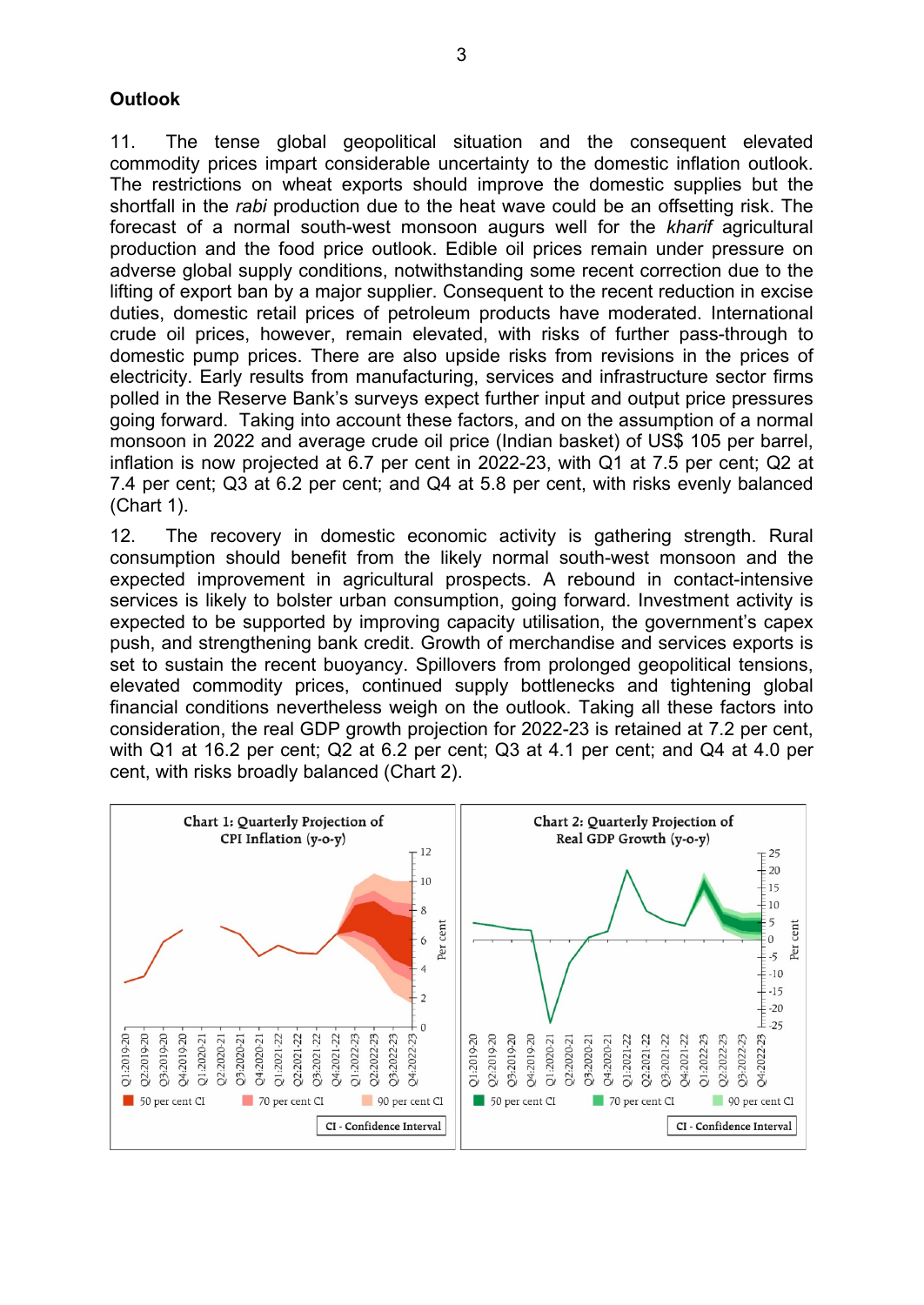13. Inflation risks flagged in the April and May resolutions of the MPC have materialised. The projections indicate that inflation is likely to remain above the upper tolerance level of 6 per cent through the first three quarters of 2022-23. Considerable uncertainty surrounds the inflation trajectory due to global growth risks and geopolitical tensions. The supply side measures taken by the government would help to alleviate some cost-push pressures. At the same time, however, the MPC notes that continuing shocks to food inflation could sustain pressures on headline inflation. Persisting inflationary pressures could set in motion second round effects on headline CPI. Hence, there is a need for calibrated monetary policy action to keep inflation expectations anchored and restrain the broadening of price pressures. Accordingly, the MPC decided to increase the policy repo rate by 50 basis points to 4.90 per cent. The MPC also decided to remain focused on withdrawal of accommodation to ensure that inflation remains within the target going forward, while supporting growth.

14. All members of the MPC – Dr. Shashanka Bhide, Dr. Ashima Goyal, Prof. Jayanth R. Varma, Dr. Rajiv Ranjan, Dr. Michael Debabrata Patra and Shri Shaktikanta Das – unanimously voted to increase the policy repo rate by 50 basis points to 4.90 per cent.

15. All members, namely, Dr. Shashanka Bhide, Dr. Ashima Goyal, Prof. Jayanth R. Varma, Dr. Rajiv Ranjan, Dr. Michael Debabrata Patra and Shri Shaktikanta Das unanimously voted to remain focused on withdrawal of accommodation to ensure that inflation remains within the target going forward, while supporting growth.

16. The minutes of the MPC's meeting will be published on June 22, 2022.

17. The next meeting of the MPC is scheduled during August 2-4, 2022.

| <b>Member</b>               | <b>Vote</b> |
|-----------------------------|-------------|
| Dr. Shashanka Bhide         | Yes         |
| Dr. Ashima Goyal            | Yes         |
| Prof. Jayanth R. Varma      | Yes         |
| Dr. Rajiv Ranjan            | Yes         |
| Dr. Michael Debabrata Patra | Yes         |
| Shri Shaktikanta Das        | Yes         |

#### **Voting on the Resolution to increase the policy repo rate to 4.90 per cent**

# **Statement by Dr. Shashanka Bhide**

18. The inflationary pressures have increased significantly since the MPC meetings of April 2022 and May 2022. The headline CPI inflation rose to 7.0 per cent in March and 7.8 per cent in April, YOY basis. The inflation rate was also at or above the upper level of the tolerance band of inflation target in January and February. The CPI headline increased by 0.96% in March and 1.4% in April, MOM basis, reversing the moderate increase or declining pattern seen in the previous three months of December 2021- February 2022, reflecting the increased price pressures, particularly in March and April. The broadening of the inflationary pressure is also seen in the rising rates of the three major components of CPI- food, fuel and miscellaneous. In the case of food, the MOM increase in CPI in March and April were 1.3 and 1.4 per cent, respectively, reversing the declining pattern during December 2021- February 2022. The CPI-Fuel & Light group rose by 3.1 per cent in April (MOM), the highest pace since July 2011. While the inflation rate has been rising since October 2021, in the period since March 2022 its trajectory has been significantly steeper from the previous months.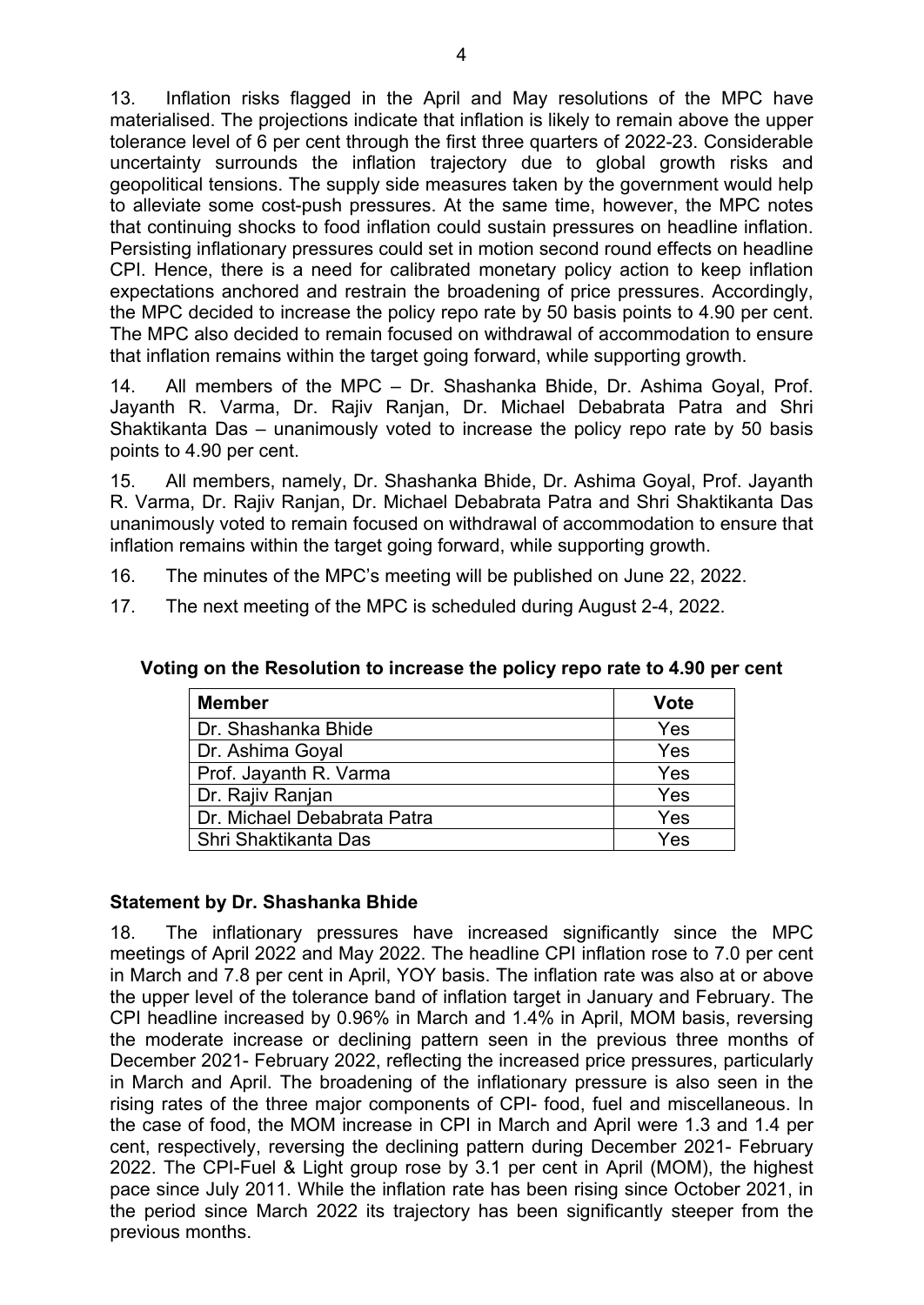19. As the supply side of the economy began to return to some normalcy after the successive waves of the COVID-19 Pandemic, the rising commodity prices in the international markets have remained a major cause of rising input costs in 2021. The sharp increase in the momentum of prices since March is mainly due to the global supply disruptions caused by the Russia-Ukraine war and its aftermath leading to spikes in international commodity prices. In the case of food inflation, the supply interruptions in the international markets on account of both production shortfalls and war induced supply restrictions of edible oils and wheat have exacerbated the emerging supply-demand imbalance. The impact on fertiliser and other input supplies add to the cost of supply across the agricultural sector. Energy prices in general have been affected by supply disruptions and continued demand.

20. While the domestic monetary and economic policies remained supportive of growth through the pandemic period, achieving sustained growth momentum has been a challenging goal both as a result of the repeated waves of the pandemic and its global impact. At the global level the uncertainty over the timing of the end of the pandemic continues as sudden increase in infections has been reported in a number of countries. The provisional estimates (PE) of estimates GDP released by the National Statistical Office place the GDP growth for 2021-22 at 8.7 per cent reflecting catch-up of private final consumption expenditure, gross fixed capital formation and overall GDP, all measured in constant prices, with the pre-pandemic year 2019-20. The YOY growth of GDP in Q4:FY2021-22 is 4.1 per cent, 6.7 per cent over the previous quarter. In terms of GVA, all the major segments of the economy, agriculture, industry, and services inclusive of construction in 2021-22 exceeded the 2019-20 levels. In the services sector, only segment that includes the contact intensive 'trade, hotels and transport' subsectors, the GVA is yet to reach the prepandemic level.

21. More recent data on the economy remains positive on the whole, with broad based indicators such as non-food bank credit, GST collections and toll collections showing significant growth YOY basis up to May 2022. In the case of petrol and diesel consumption, for which data are available up to April 2022, YOY growth rate is higher than in the previous month. PMI for manufacturing in May 2022 has remained marginally lower compared to April and in the case of services, PMI has improved in May. The RBI's enterprise surveys reflect business expectations of higher output/ turnover over the quarters in FY2022-23 particularly in the second half of the year. Merchandise exports in US\$ value for April and May 2022 more than doubled compared to the same period 2020-21 and also exceeded the values in the same period in 2019-20. Imports have also increased sharply reflecting growing domestic economic activity. However, there are clearly uncertainties regarding the growth prospects, particularly in view of the emerging adverse global demand conditions with the global output and trade volume growth now expected to be lower in 2022 than in 2021. Sharp tightening of monetary policy in several major advanced economies has also adverse implications for capital flows, financial markets and exchange rate for India. The RBI's Consumer Confidence Survey conducted during May 2-May 11, 2022 in the major urban areas shows weaker optimism in the general economic conditions for one-year ahead, with overall household spending expected to increase due to higher 'essential expenditure', also for one-year ahead.

22. Taking into account the present trends and projections of major indicators, the real GDP growth YOY basis for FY2022-23 has been retained at 7.2 per cent as projected in April 2022 meeting. As noted above, there are clearly uncertainties, particularly relating to the global macroeconomic conditions. The RBI's Survey of Professional Forecasters conducted during May 2022 has the median forecast of 7.2 per cent for real GDP growth in FY2022-23, YOY basis, declining from 7.5 per cent obtained in March 2022.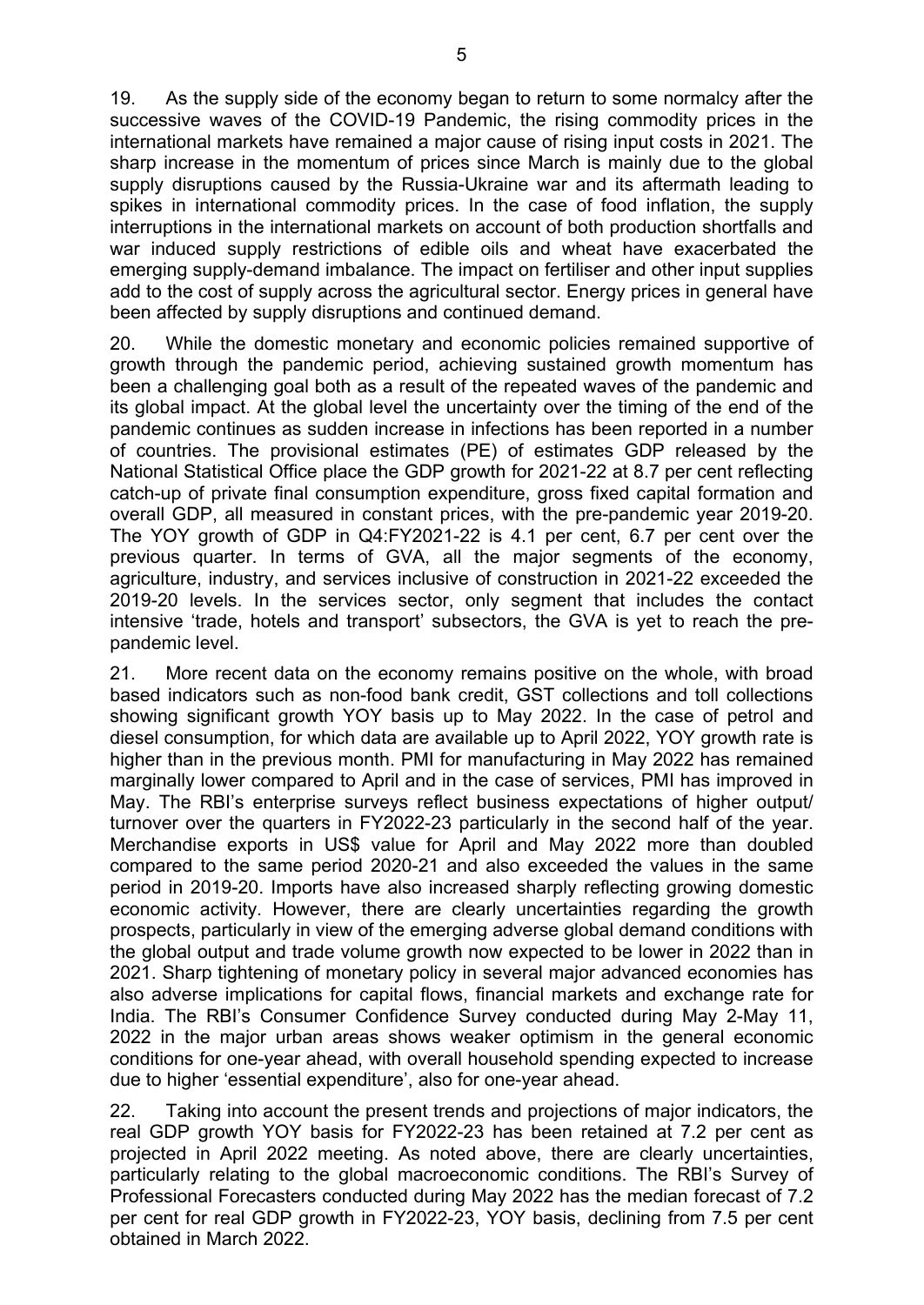23. Continued growth momentum in Q4:FY2021-22, and the positive trends in the broader indicators of economic activities in the first one or two months of Q1:FY2022- 23 suggest that demand conditions are supportive of economic growth in the face of the cost push inflationary pressures that have developed.

24. The projected headline inflation rate for FY2022-23, YOY basis, has now been revised upwards to 6.7 per cent from 5.7 per cent projected in the April meeting. One of the factors that has led to the upward revision is the increase in average crude oil price for the year also affecting trade balance. The projected quarterly headline inflation rates in FY2022-23 are provided in the MPC resolution for June 2022. Besides the petroleum prices, headline inflation is also significantly affected by food inflation. For the major food commodities, a normal rainfall would moderate the prices, although the international supply conditions for food commodities would be a factor that would affect the course of food price inflation.

25. In sum, the inflationary pressures that have intensified since March 2022 are expected to remain a concern in FY2022-23 unless the international supply conditions improve quickly. Changing the course of inflation trajectory to reach targeted level is a priority at this stage for monetary policy although the growth momentum remains modest one. Monetary policy tightening has begun in a number of economies globally to rein in inflationary pressures. Fiscal measures to contain the impact of international price spikes to the domestic consumer and measures to improve supply expansion would moderate price pressures. The RBI moved to streamline the LAF corridor in April 2022, with SDF as the floor and restoring the width of the corridor at the pre-pandemic level. The MPC raised the policy Repo rate by 40 basis points in its meeting held in May and RBI also announced an increase in CRR by 50 basis points. In view of the elevated levels of inflation rates which may persist given the disruptions international supply chains are experiencing, there is a need to ensure that policy rates are consistent with the requirements of moderating inflation expectations and liquidity conditions are consistent with the requirements of economic growth in an environment less constrained by the COVID pandemic. While the impact of these measures is likely to have some adverse impact on aggregate demand in the short term, moderating inflation pressures now is crucial to ensure a stable macroeconomic environment.

26. Accordingly, I vote to increase the policy repo rate by 50 basis points to 4.90 per cent. I also vote to remain focused on withdrawal of accommodation to ensure that inflation remains within the target going forward, while supporting growth.

# **Statement by Dr. Ashima Goyal**

27. There is worry about US inflation generalizing to the rest of the world, but we must remember Indian inflation differs. We did have much higher inflation than the US but that was in the past. The danger is Indian inflation is more susceptible to crude oil and food inflation triggered by the Ukraine war. Inflation is becoming broadbased but that is because rising transport and communication costs affect almost every product. But cost pass through is one-time. True second round effects require wages to rise. And since in India the majority still lives in rural areas, rural wages must rise. In India's high inflation episode over 2007-2011 real rural wage growth became sharply positive. A rise in raw material input prices raises food prices but input prices do not rise again because food prices have risen. But if a rise in rural wages raises food prices, the later raises wages further.

28. There are a number of links in the chain from wages to prices. Wages rise with expected inflation and the tightness of the labour market. In India they are especially sensitive to food inflation. But the continuation of the free food programme blunts the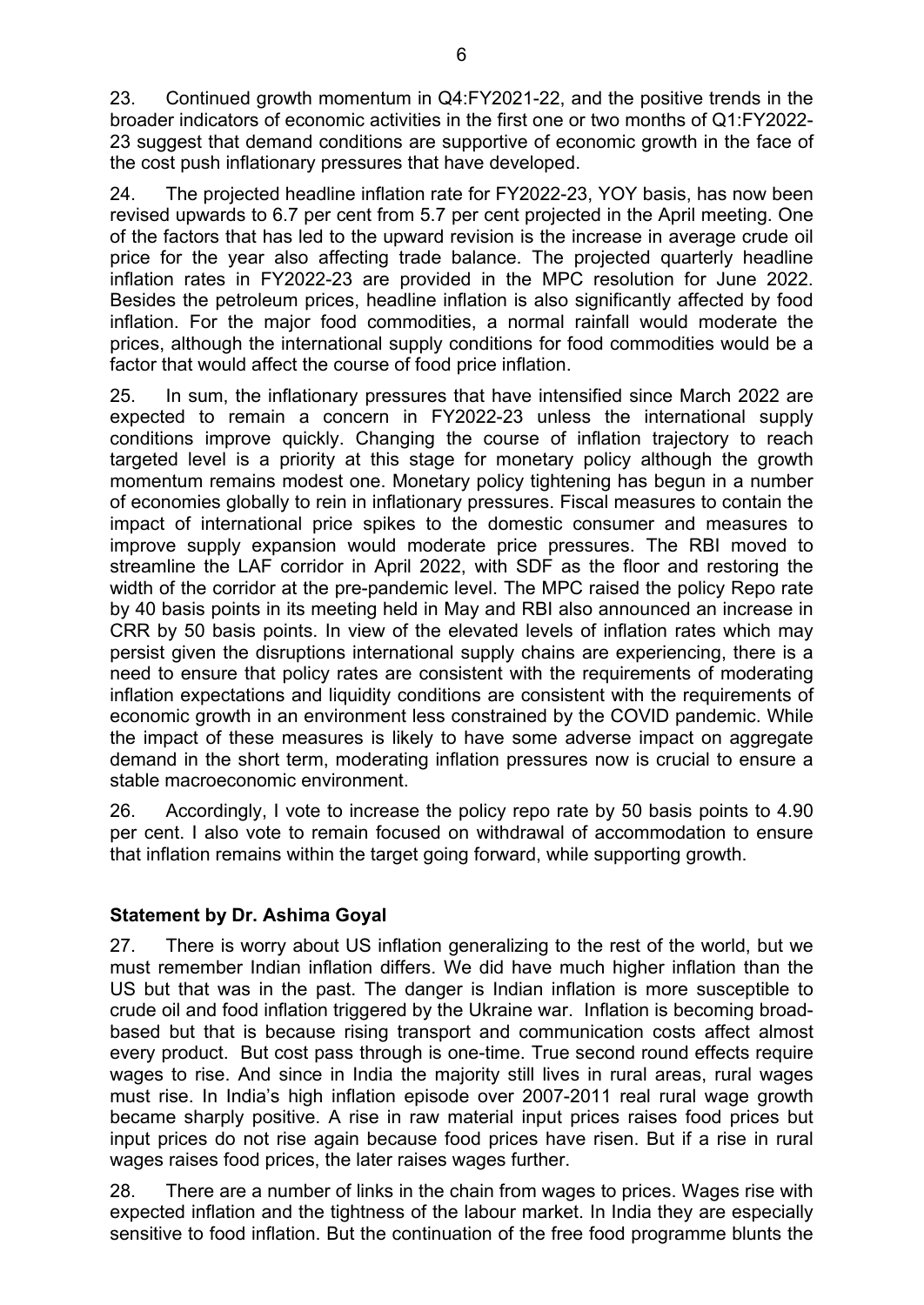sensitivity of rural wages to food prices. Moreover, the rise in minimum support prices is moderate. Other special factors that were relevant in 20[1](#page-6-0)1 are not active now<sup>1</sup>.

29. The second big difference today is that we are in an inflation targeting regime. To the extent price expectations are anchored they will not raise wages. In a country with volatile inflation and thin news sources a lot of attention is paid to central bank communication. The inflation target can get internalized faster. In every country household inflation expectations exceed actual inflation but the impact of hierarchy shows up in extreme sensitivity to government action. Both times petrol and diesel excise was cut there was a steep fall in household inflation expectations. Countercyclical taxes may not raise the fiscal deficit because of buoyancy of taxes under high nominal output growth.

30. Third, if the labour market is not tight there would not be much impact of wages on prices despite expected inflation. Rising employment does not put pressure on wages, if there are many willing to work without higher wages. We know unemployment is high in India, especially for youth. Many are looking to shift to more productive jobs. Wages are rising in sectors like information technology where there is a shortage of skills, but it is not yet a general phenomenon. Contrast this with the US where acute shortages are pushing up wages. During the pandemic many firms have economized on labour cost and the share of wages has gone down. Moreover, the aggregate supply curve is estimated to be flat so that prices do not rise much even if employment rises.

31. Fourth, firms set prices as a mark-up on wages and other costs. But if demand is slack, they tend to reduce mark-ups or make other adjustments rather than pass on rising input prices to consumers. Corporate surveys show that input price indices have risen more than output price indices and yet mark-ups have remained constant. It is wage share that has fallen. This is the classic low demand response. India did not have excess stimulus like in the US, and excess demand is not adding to inflation pressures here.

32. Fifth, credit growth is moderate and has just reached double digits. Excess durable liquidity cannot create inflation if broad money supply growth is low and asset prices are falling because of foreign outflows. A key figure to note is that broad money growth at 8.8% was much lower than nominal income growth. Financial conditions are not loose.

33. Finally, since inflation largely stayed within the target band in the Covid-19 period the real interest rate was around -2%, compared to -6% in the US. Deviation from equilibrium real rates and the persistent distortions they can create were not large.

34. Global growth is wavering with the continuing Ukraine war and problems in China. Inflation and widespread monetary tightening are further threats to it.

35. Indian growth, however, seems quite resilient to these shocks as yet. The digital boom and supply chain diversification led export demand may outlast softening of global growth. There is pent-up demand for services, despite Covid-19 resurfacing, but it may not sustain. Other consumption is still soft. Investment is yet to take off broadly. However, an important difference policy has to keep in mind is that today the country is coming out of a pandemic-induced slump. In 2011 it was coming out of a boom with clear signs of over-heating. So policy also has to pay attention to the recovery.

<span id="page-6-0"></span> <sup>1</sup> See Goyal, A. and A. K. Baikar, 'Psychology or Cyclicality: Rural wage and inflation dynamics in India', *Economic and Political Weekly*, pp. 116-125. Vol. L No. 23. June 6, 2015.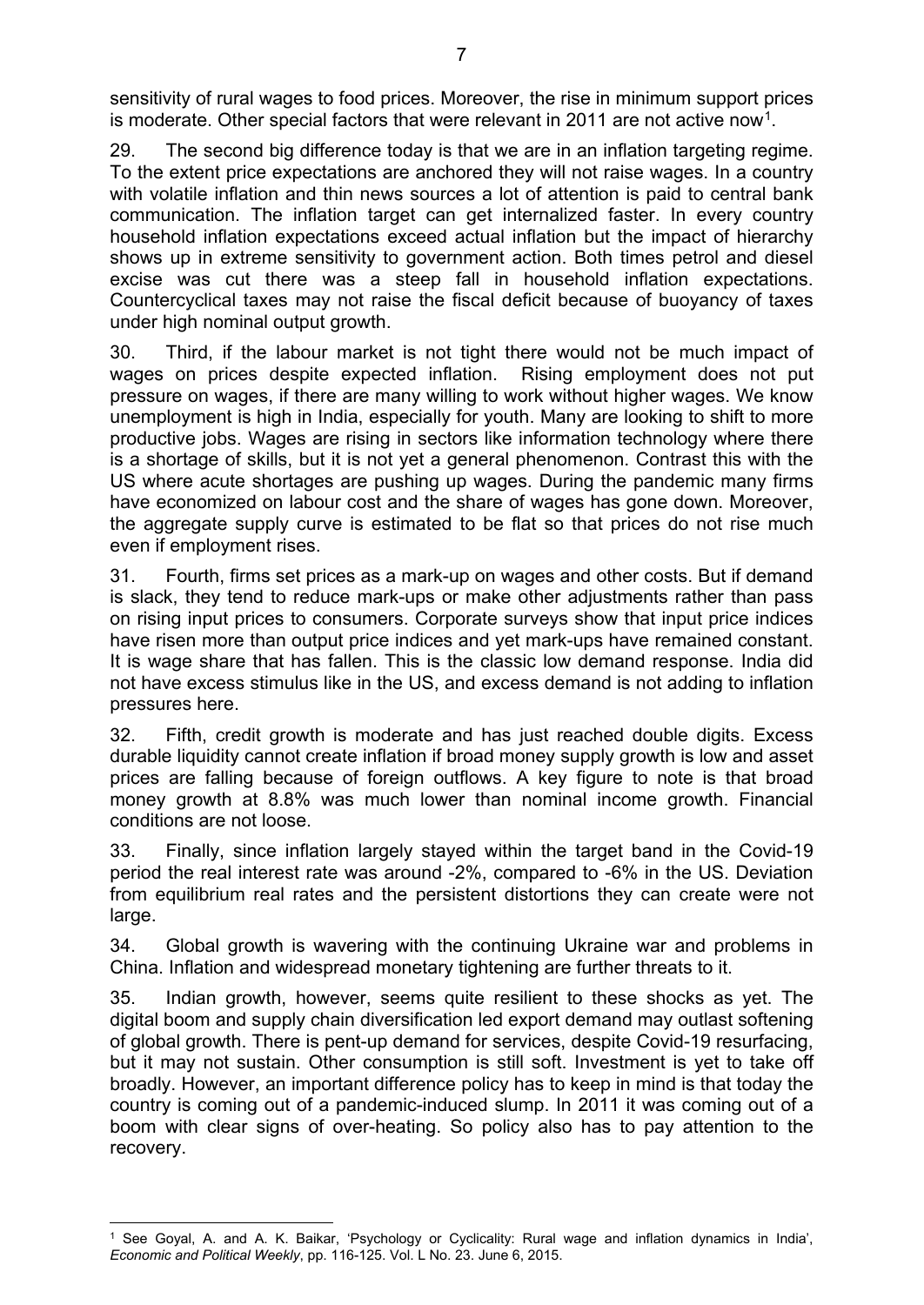36. RBI inflation projection for CPI headline in 2022-23 is 6.7% (up from 5.7% in the April policy), but the Q4 figure is expected to soften to 5.8%. Firms' price expectations from the IIM Ahmedabad survey also show some slight moderation with one year ahead expectations at less than 6%. RBI surveys show cost pressures are expected to ease in the second half of the year. There are some signs of softening in prices of global commodities apart from crude oil.

37. At the current stage of recovery, however, the one-year ahead real rate must not be more negative than -1%. A fifty or sixty basis point hike would achieve this, while looking through part of the spike in 2022 even as further supply-side movement and clarity on global developments are awaited. Such a real interest rate, while not dampening the recovery much, will prevent a possibly inflationary further rise in demand and unsustainable current account deficit. Markets benefit from recovery and so are better able to absorb rate hikes that are in step with the latter.

38. Given the above considerations I vote for a 50 bps rise in the repo rate. Further changes will depend on growth and inflation outcomes. Since future moves will either be a pause or a rise it is also useful to change the guidance to withdrawal of accommodation. I therefore vote to remain focused on withdrawal of accommodation to ensure that inflation remains within the target going forward, while supporting growth. While the real repo rate is a useful guide to actions, and has theoretical clarity, it is difficult to estimate the neutral rate precisely. The stance therefore can be more clearly defined in terms of action on liquidity, which started in 2021.

39. Under the external benchmark system, as it works currently, banks may not need to raise deposit rates commensurately until excess liquidity is sufficiently absorbed so that they have to borrow at the repo. If excess liquidity persists, yet policy rates rise, the ECB multi-tier excess reserve system<sup>[2](#page-7-0)</sup> is an option. Higher rates paid on a part of reserves held at the central bank could be conditional on banks passing on a share of this to depositors.

# **Statement by Prof. Jayanth R. Varma**

40. In my statement during the May meeting, I called for more than 100 basis points of rate increases to be carried out very soon. Taking into account the 40 basis points hike in May, my preference would have been for an increase of 60 basis points in this meeting. However, I have decided to go along with the majority view of 50 basis points for the same reason as in May: a difference of opinion of 10 basis points is not material enough to be elevated to a dissent. Hence, I vote in favour of raising the policy repo rate to 4.90%.

41. I stated in May that the MPC has a lot of catching up to do, and that remains true today. Between April and now, the MPC has raised the policy rate by 90 basis points, but during the same period the RBI's projection of inflation for the year 2022- 23 has risen by 100 basis points from 5.7% to 6.7%. The real policy rate, therefore, remains more or less where it was in April. This reminds me of Lewis Carroll's adage that we must run as fast as we can, just to stay in place, and to go anywhere we must run even faster. Clearly, more needs to be done in future meetings to bring the real policy rate to a modestly positive level consistent with the emerging inflation and growth dynamics.

<span id="page-7-0"></span> <sup>2</sup> See [https://www.ecb.europa.eu/press/pr/date/2019/html/ecb.pr190912\\_2~a0b47cd62a.en.html](https://www.ecb.europa.eu/press/pr/date/2019/html/ecb.pr190912_2%7Ea0b47cd62a.en.html)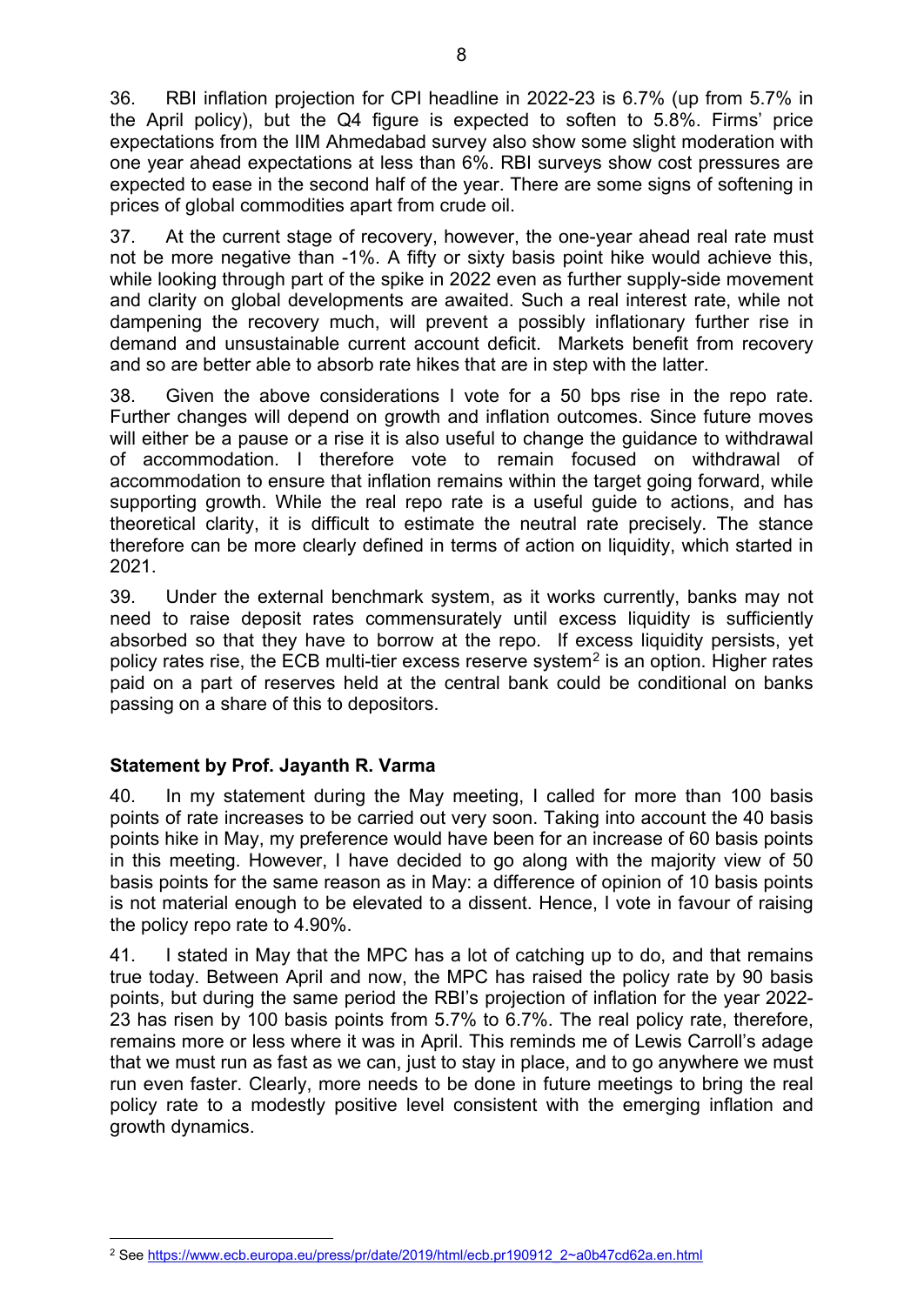42. I am therefore happy that the second resolution is clearer than the May resolution that I had described then as pedantically correct but falling short in communicative efficacy. The resolution no longer talks about remaining accommodative, and confines itself to remaining focused on withdrawal of accommodation. I therefore vote in favour of this resolution.

43. It appears to me however that as the MPC navigates this process of withdrawal, there is merit in signalling the likely pace of this tightening in more quantitative terms. Many leading central banks currently provide forecasts of the future path of the policy rate several quarters ahead. The MPC has now accumulated several years of experience, and the RBI has evolved into a mature inflation targeting central bank. I believe that the time is therefore ripe for MPC members to start moving towards providing projections of the future path of the policy rate. This would help stabilize long term bond markets and also anchor inflation expectations.

### **Statement by Dr. Rajiv Ranjan**

44. The ongoing war in Europe and the consequent sanctions have taken a heavy toll on the global economy by aggravating supply chain disruptions and heightening uncertainty about the post-pandemic recovery. With inflation scaling multi-decadal peaks across several countries and remaining stubborn, risks of long-term inflation expectations getting unhinged have increased manifold leaving monetary authorities with little room to manoeuvre. Several Asian economies, who abstained from policy tightening last year despite mounting inflation pressures, have joined the bandwagon of their advanced economy counterparts in the battle against inflation. The pace and extent of tightening, however, are tailored to country-specific macroeconomic developments and requirements.

45. In the Indian context, domestic economic activity is progressing on the expected trajectory in 2022-23 so far as evident from the available high-frequency indicators (HFIs) during April-May 2022. Notably, 51 HFIs out of more than 70 that are monitored to track real economic activity (both from demand and supply side) have crossed their pre-pandemic (2019-20) levels. While 37 HFIs have exceeded their pre-pandemic levels by more than 10 per cent, 30 HFIs have surpassed it by over 20 per cent. Overall, growth drivers seem to be holding up despite higher inflation and tightening monetary conditions.

46. The surge in inflation by 84 basis points in April to 7.8 per cent was accompanied by broad-based momentum effects (month-on-month price increase) covering food, fuel and core categories. Six out of 12 food sub-groups and 8 out of 10 groups/sub-groups in core registered a pick-up in inflation. Overall, around 78 per cent of the CPI basket recorded a rise in inflation in April. CPI diffusion indices – for positive price increases and those for price increases at or above a seasonally adjusted annualised rate (SAAR) of 6 per cent – edged up sharply in April, indicating widening price pressures. Reflecting these, all core inflation measures – exclusionbased and trimmed mean measures – exceeded 6 per cent in April and were in the range of 6.4 per cent to 7.5 per cent. The weighted median (inflation relating to the  $50<sup>th</sup>$  percentile by weight) also increased further by 40 bps to 6.5 per cent in April.

47. Given the severity and extent of generalisation of inflation as mentioned in the preceding paragraph, average CPI inflation during 2022-23 is now projected at 6.7 per cent, an increase of one percentage point (100 bps) from 5.7 per cent indicated in the April 2022 policy. About three-fourths of the revision in inflation projections is on account of food as adverse global price spillovers are expected to be more than transient. Even though aggregate demand conditions have remained subdued during the past few years, repeated supply shocks seem to be primarily leading to higher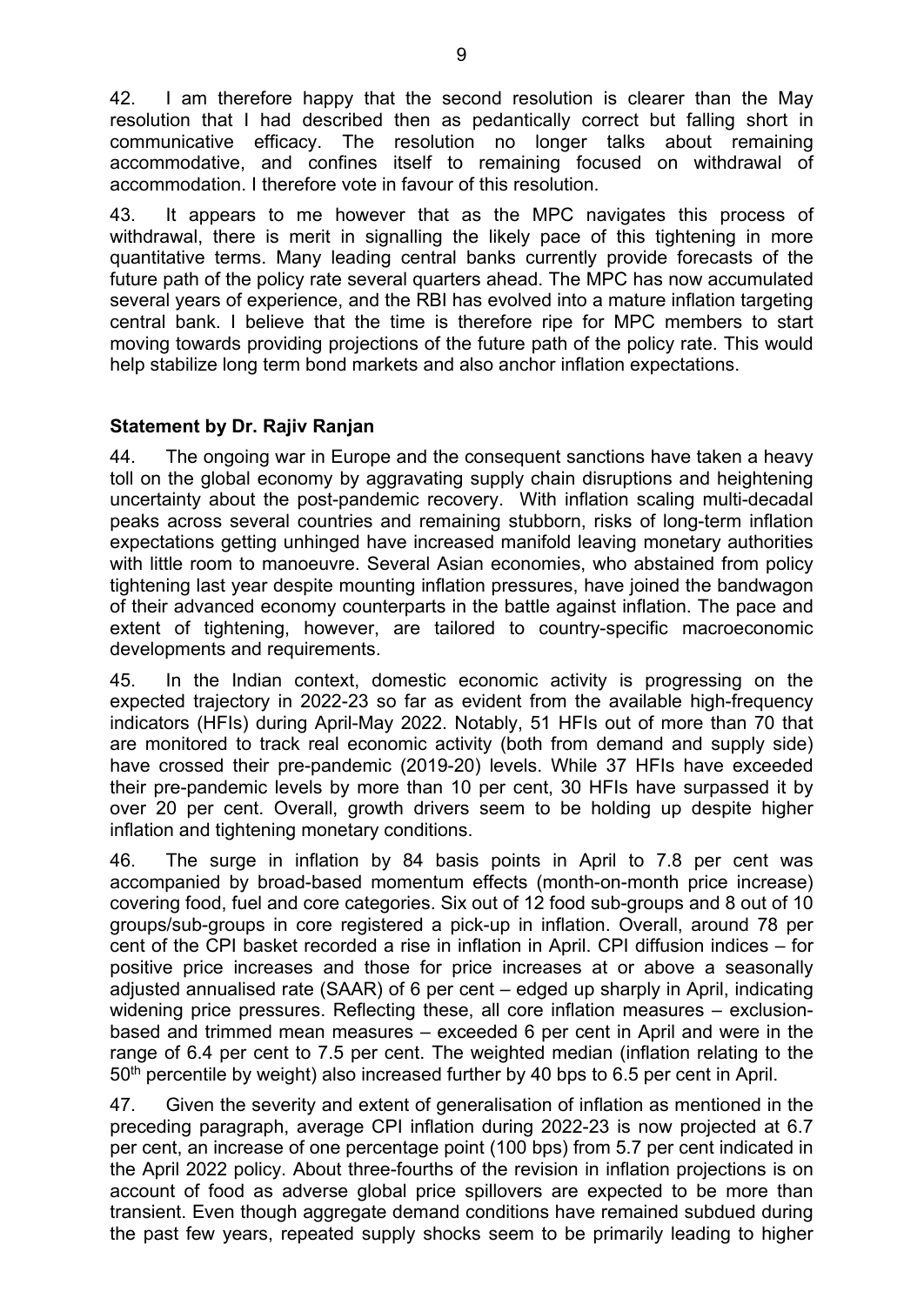inflation gap persistence<sup>[3](#page-9-0)</sup> causing inflation to remain at elevated levels above the target. Such large and persistent supply shocks have the potential to un-anchor inflation expectations.

48. With protracted geopolitical tensions and no early resolution of the conflict in sight, considerable uncertainty clouds the evolving inflation trajectory. While the supply side measures taken by the government would undeniably alleviate some cost-push pressures, it needs to be complemented by calibrated monetary policy actions to anchor inflation expectations and contain the broadening price pressures. Given inflation expectations in India are largely adaptive or backward looking, persistent supply disruptions and the resulting price pressures could get entrenched in higher inflation expectations. Since the short-term trade-off between inflation and output worsens under high inflation expectations (the upward shift of the Phillips curve), this would call for front-loaded policy action to rein in inflation expectations. It is worthwhile to note that central bank credibility plays an important role in minimising the sacrifice ratio – the loss of growth due to policy tightening. Thus, more than the direct impact, it is the second-round effects that central banks seek to address through the anchoring of long-run inflation expectations which, in turn, can deliver low and stable inflation over the medium-term.

49. In view of the above and given the MPC's projection that inflation is likely to remain above the upper tolerance level of 6 per cent through the first three quarters of 2022-23 with persistent shocks to food inflation sustaining pressures on the headline, I vote for a 50 basis points increase in the policy repo rate. I also vote for withdrawal of accommodation to align inflation with the target going forward, while remaining growth supportive. On the MPC's decision of rephrasing the stance by abjuring the words "to remain accommodative" and focusing on withdrawal of accommodation, it is consistent with the recent monetary policy actions to withdraw the extraordinary pandemic measures-infused liquidity. The measures taken so far have ensured that liquidity conditions evolve in alignment with the monetary policy stance and liquidity overhang does not pose additional risks to inflation.

50. While frontloading policy measures, one needs to be aware that the pace of policy transmission has quickened after the introduction of the external benchmarkbased lending rates (EBLR) in October 2019. With more than 40 per cent of the total floating rate outstanding loans linked to external benchmarks, the degree of passthrough to actual lending rates has increased and this would strengthen monetary transmission in the current cycle. The inherent framework of the EBLR regime which enables quicker and larger transmission to lending rates coupled with banks' propensity to pass-through policy rate changes to lending rates rather quickly, particularly during tightening cycles, may have to be factored to achieve the desired outcome during the current tightening phase. Of course, the trajectory of inflation going ahead will be an important determining factor.

51. More importantly, when the monetary-fiscal coordination is at its best, fighting inflation becomes a joint responsibility which is crucial for engineering a successful disinflation. In this context, with monetary policy prioritising price stability and fiscal policy emphasising on quality of expenditure through capex, the economy becomes the net beneficiary. Thus, it may be important for the government – both centre and states – to successfully complete their budgeted capex plans and work through their

-

<span id="page-9-0"></span><sup>3</sup> Inflation gap persistence (Cogley *et al*., 2010) is measured by the time varying persistence in the deviation of inflation from its long-term trend. Recent estimates with Indian inflation data suggest that it increased from 0.10 to 0.30. *Ref:* Cogley, T., Primiceri, G. E., & Sargent, T. J. (2010). Inflation-gap persistence in the US. American Economic Journal: Macroeconomics, 2(1), 43-69.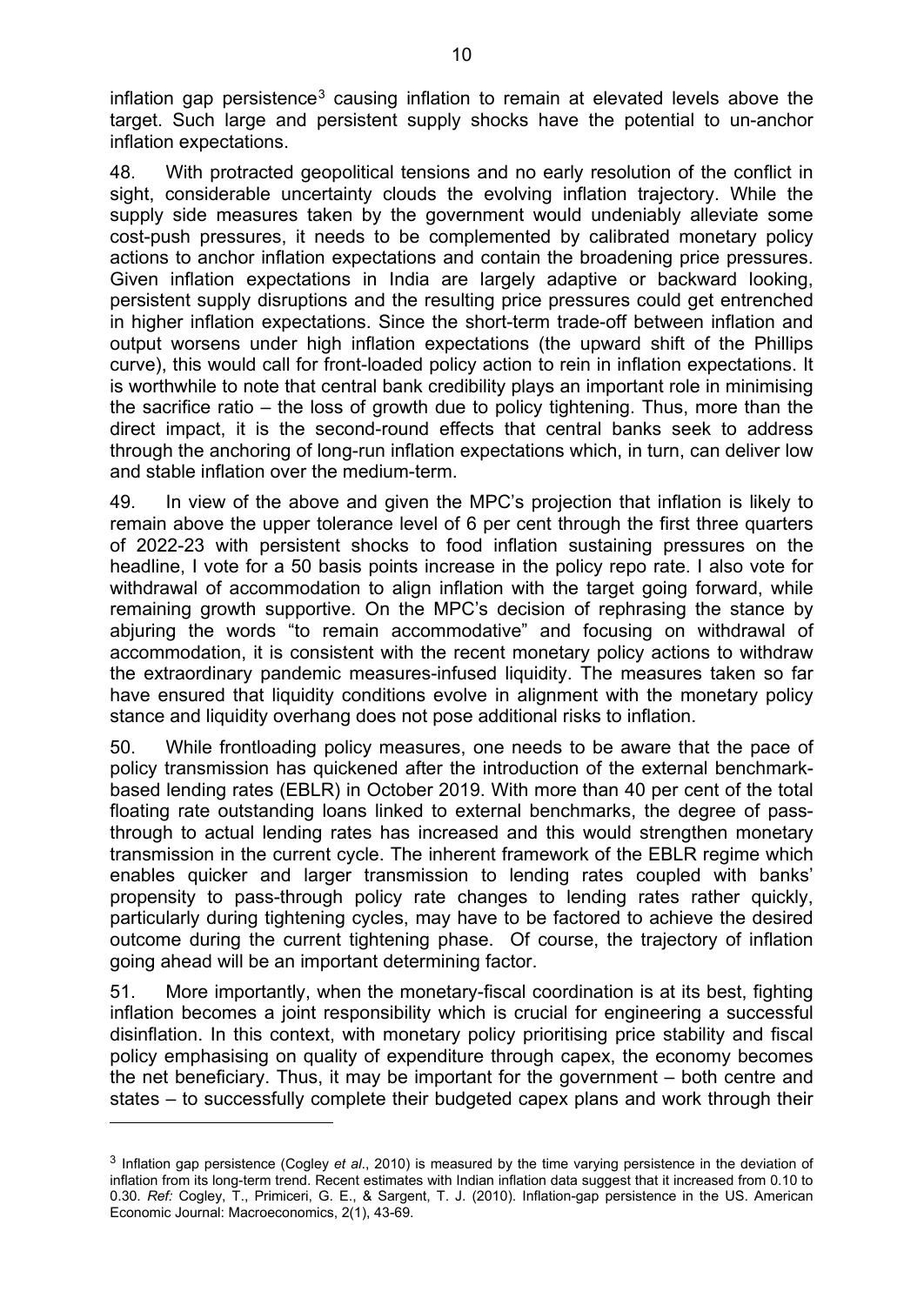counter-cyclical policy levers to ensure a soft-landing for the economy amidst monetary tightening to rein in inflation.

# **Statement by Dr. Michael Debabrata Patra**

52. "Globalisation is finished" seems to be the theme of discussions in business and financial fora the world over. Geopolitics has become front and centre of all investment decisions. Near shoring, on shoring and reshoring echo through investor conferences, adding to the influential call for friend shoring or relocation of supply chains to friendly countries. The age of globalisation based on outsourcing is over. Decades of productivity gains from opening up are being reversed and this is showing up in inflation.

53. Terms that are being used to describe the global outlook are now being drawn from extreme weather conditions. Bond yields and consumer surveys are flashing red. Google searches for "recession" are soaring. In fact, the narrative is shifting from whether there will be a recession to what will be the shape of the recession as monetary policy goes on to the front foot.

54. With inflation at multi-decadal highs across advanced economies and emerging and developing economies, the inflation crisis is global. In response, the most widespread monetary policy tightening in decades is underway. It is the most coordinated tightening cycle in many years, and the actions are appearing synchronised because imported inflation pressures are being exacerbated by country-specific factors acting at the same time. Yet, for monetary policy, rather than materially compressing demand, managing expectations is the key.

55. The global inflation crisis is just the face of one of the most severe food and energy crises in recent history that now threatens the most vulnerable across the globe. Across the developing world, food shortages will likely last through this year and the early part of next year, exacerbating the pain of soaring food prices. Even in the world's richest nations, higher food prices are causing food poverty for the first time in a generation.

56. At the receiving end are emerging market equities and bonds. In terms of widely used indices, emerging market bonds are suffering their worst losses in three decades, hit by rising global interest rates. Surges of volatility in the foreign exchange markets have become a function of supply chain pressures, soaring shipping costs and the position of the host country on the path of monetary policy normalisation.

57. India is being impacted by the global inflation crisis as recent outcomes have shown. Two thirds of the change in the CPI since the war is reflecting the materialising of geopolitical risk. Although the ongoing inflation surge is a supply phenomenon everywhere, mending supply always takes time. Admirable efforts have been made in this direction at the cost of strains on fiscal discipline, demonstrating that price stability is a shared responsibility – the government sets the inflation target and the central bank implements it.

58. To gain time for supply to respond, the blunt instrument of monetary policy has to be deployed – there is no other recourse at this juncture. What will monetary policy do? The fact that inflation remains elevated and is broadening indicates that there is some demand that is able to afford these high prices, perhaps due to revenge spending in a pandemic stressed response. In fact, core core inflation – the most sluggish part of the index – CPI excluding food, fuel, petrol, diesel, gold and silver (44 per cent versus 47 per cent of the CPI in the standard core) – and the weighted median are both showing generalisation and momentum. High frequency indicators for May point to expansion in demand. This warrants some monetary policy front load to modulate it so that even though it is not at full strength, it does not exceed the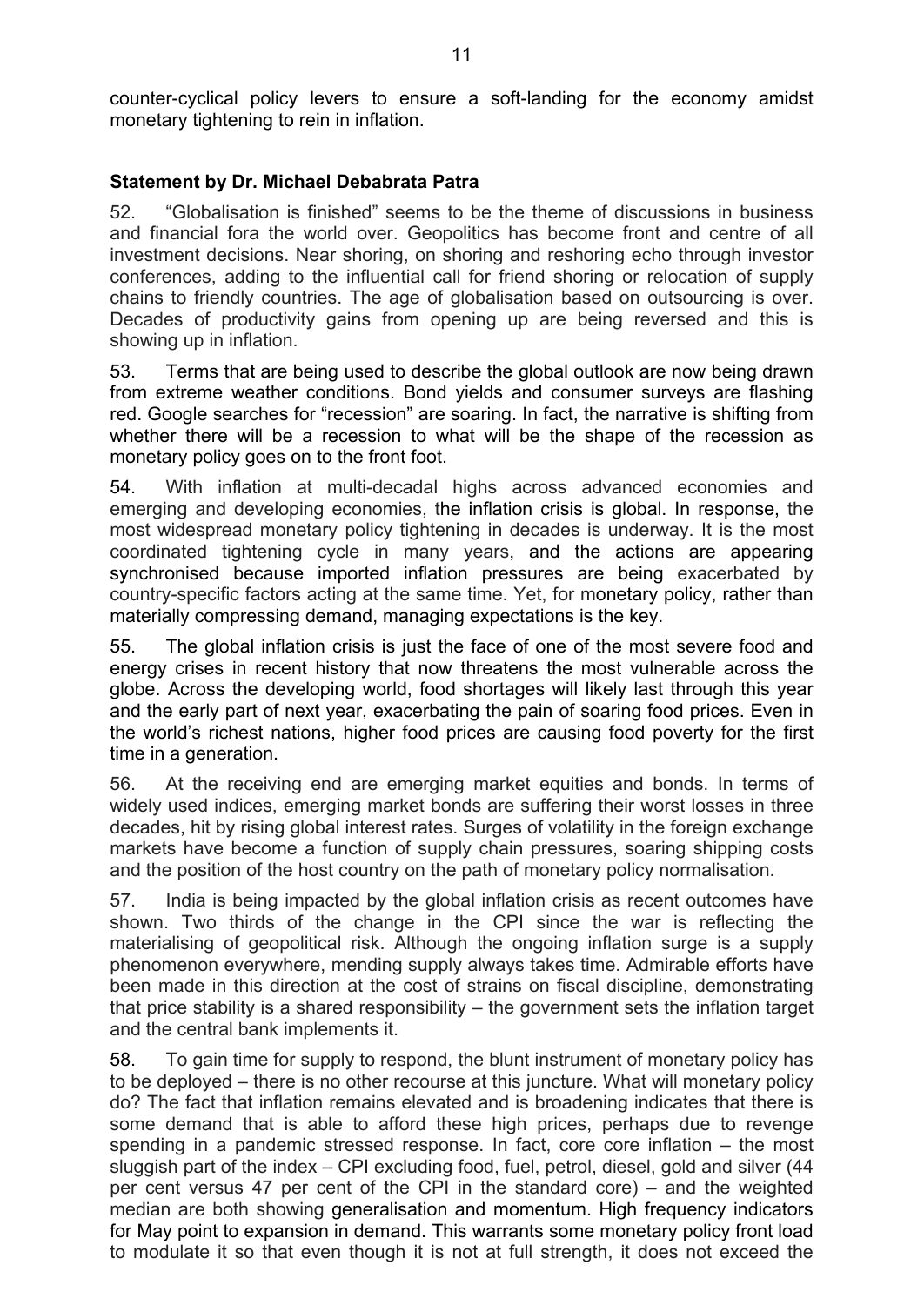available supply. In the process, spending will slow down, so will demand and so will the economy. The objective should be to take the repo rate to a height that is at least above the four quarters ahead forecast of inflation, knowing that monetary policy works with lags. Concomitantly, it is important to condition public perceptions and expectations that growth will be closer to 6 per cent than to 7 per cent in 2023-24 as a result of monetary tightening.

59. If this inflation is allowed to go out of hand, it could (i) corrode the foundations of the recovery that is gradually gaining traction – empirical evidence shows that inflation above 6 per cent in India is unambiguously harmful for growth; (ii) deter investment decisions because businesses will worry about demand for their products getting postponed at these elevated levels of prices; (iii) cause depositors to worry about negative returns to their deposits and hence shift to time tested holders of value like gold which translates to capital flight in the case of India – the world's second largest importer of the yellow metal produces only 1 per cent of consumption domestically; (v) cause exchange rate depreciation which will increase imported inflation, discourage capital inflows and trigger large capital outflows.

60. So, the die is cast. On one side are the nihilists – they lick their lips and obsess that the RBI, like a lamb to the slaughter, is about to fail in its monetary policy mandate. They fail to differentiate between a procedural issue and sensationalism.

61. The accountability mechanism enhances credibility in the monetary policy framework and that is of paramount importance. The wide public sensitivity to accountability works in the same direction as monetary policy in the pursuit of ensuring price stability. It shows that inflation expectations are anchored around the conviction that monetary policy will not tolerate persistent deviations from target because it is enjoined by legislation (not) to do so. On the other side are the facts, the immutables, which suggest that inflation may be peaking. In June, the excise duty cuts on petrol and diesel will have kicked in strongly and knocked off 20 bps from headline inflation. After that second order effects will take effect. Other measures will work like second order effects to soften core inflation at the margin. As monetary policy works through its lags, demand will inevitably get restrained and become compressed to the level of supply. Inflation will fall back to below 6 per cent by the fourth quarter of 2022-23. In 2023-24, it should moderate to 4 per cent. This is the most pragmatic result that can be hoped for under the prevailing extraordinary circumstances.

62. Headline inflation levels will remain high across the world for some time; hence, the thing to watch is the direction of inflation, not its level, which will remain elevated for some time in view of the overwhelming shocks. If headline inflation starts moving down in the second half of the year, the objective of taking the policy rate above the level of future inflation will be achieved sooner than later, providing space to pause and reconfigure.

63. If the early arrival of the monsoon and the removal of the ban on edible oil exports by Indonesia foretell of a more benign outlook on food prices than currently envisaged, India would have tamed the inflation crisis even earlier and decoupled from the rest of the world. Without a doubt, the impact of the war in the form of generalising price pressures will cause a very grudging decline in inflation and a possible breach of the accountability criteria. The battle would be lost but the war would have been won if India is able to bend down the future trajectory of inflation. This is attributable no less to the supply side measures undertaken by the Government; the tightening of the LAF corridor and introduction of the standing deposit facility in April 2022 as its floor at a rate 40 basis points higher than the fixed rate reverse repo; the 40 basis points raising of the policy rate in May along with the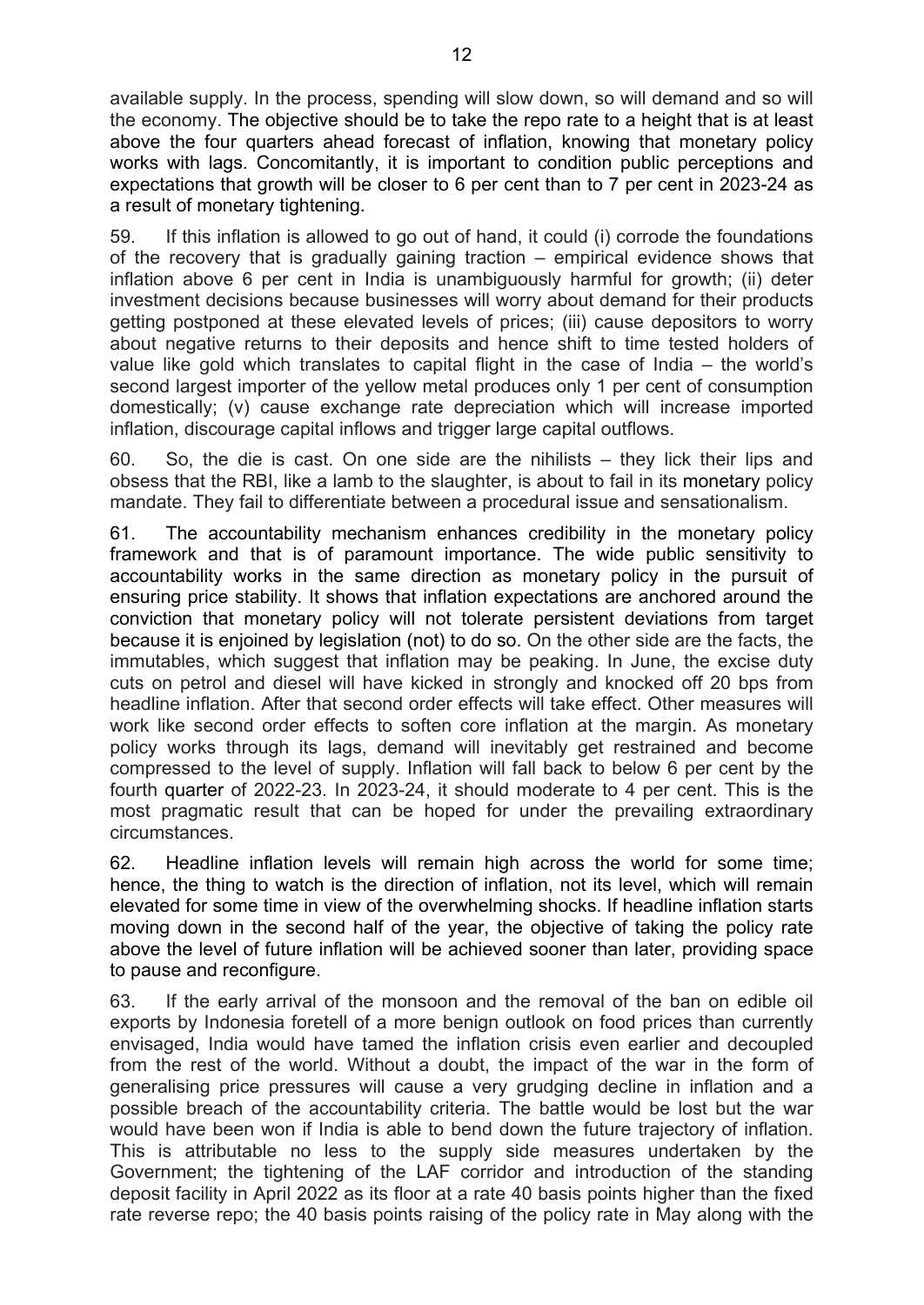50 basis points increase in the cash reserve ratio requirement; and the proposed increase in the policy repo rate in today's meeting.

64. To reiterate, given the extraordinary circumstances driving up inflation the world over, our endeavour should be to bring down inflation into the tolerance band by the last quarter of 2022-23 or the first quarter of 2023-24 and progressively align it to the target during the course of 2023-24. This should minimise the loss of output. If real GDP growth averages between 6-7 percent of GDP in 2022-23 and 2023-24, the recovery that is increasingly solidifying gets a fair chance of reaching the sunlight.

65. If all that happens, the RBI will have fulfilled its mandate of prioritising price stability while being mindful of growth.

66. Accordingly, I vote to raise the policy repo rate by 50 basis points and to remain focused on withdrawal of accommodation to ensure that inflation remains within the target going forward, while supporting growth.

### **Statement by Shri Shaktikanta Das**

67. The war in Europe is lingering. The end of war and sanctions are nowhere in sight. The uncertainty continues. Global growth and trade are steadily decelerating, global commodity prices remain firm and financial markets worldwide are turning more volatile. Monetary policy normalisation has become the order of the day across most central banks. The war has globalised inflationary pressures across geographies, and there are increasing risks of long-term inflation expectations getting unanchored. While prices of a few commodities – such as metals and fertilisers – have seen some softening, most food and all energy prices remain elevated.

68. Against this background, the domestic CPI inflation for April 2022 surged to 7.8 per cent – the fourth consecutive month of inflation being above the upper tolerance level of 6.0 per cent. Adverse spillovers from high global commodity prices continue to impinge on domestic prices in April and thereafter. Domestic factors also played a role, with a strong heat wave and consequent loss of production resulting in significant pick-up in prices of several food items. According to our latest assessment, the average annual inflation in the current year (2022-23) is expected to be 6.7 per cent, with the first three quarters remaining above six per cent.

69. Growth impulses, on the other hand, are broadly evolving in line with expectations as borne out by the available high-frequency indicators during April-May 2022. The forecast of a normal southwest monsoon, the improvement in employment conditions as reflected in the rates of labour force participation (LFP) and employment, the early results from RBI surveys indicating steady rise in capacity utilisation and improving non-food credit growth augur well for the growth outlook. Together, these developments can be expected to support private consumption and investment. Net household financial savings (HFS) in 2021-22, although moderating from the preceding year, remained above pre-pandemic levels and along with healthy balance sheets of banks and corporates, can support private consumption and investment. Merchandise exports clocked double-digit growth for the fifteenth successive month in May 2022, despite heightened global uncertainty. In the wake of all these developments, the projection of growth for 2022-23 has been retained at 7.2 per cent, the same as in the April MPC resolution.

70. Thus, while high inflation continues to be the major concern, revival of economic activity remains steady and is gaining traction. The time is appropriate to go for a further increase in the policy rate to effectively deal with inflation and inflation expectations. Accordingly, I vote for a 50 bps increase in the repo rate which would be in line with the evolving inflation-growth dynamics and will help in mitigating the second round effects of adverse supply shocks. This action will reinforce our